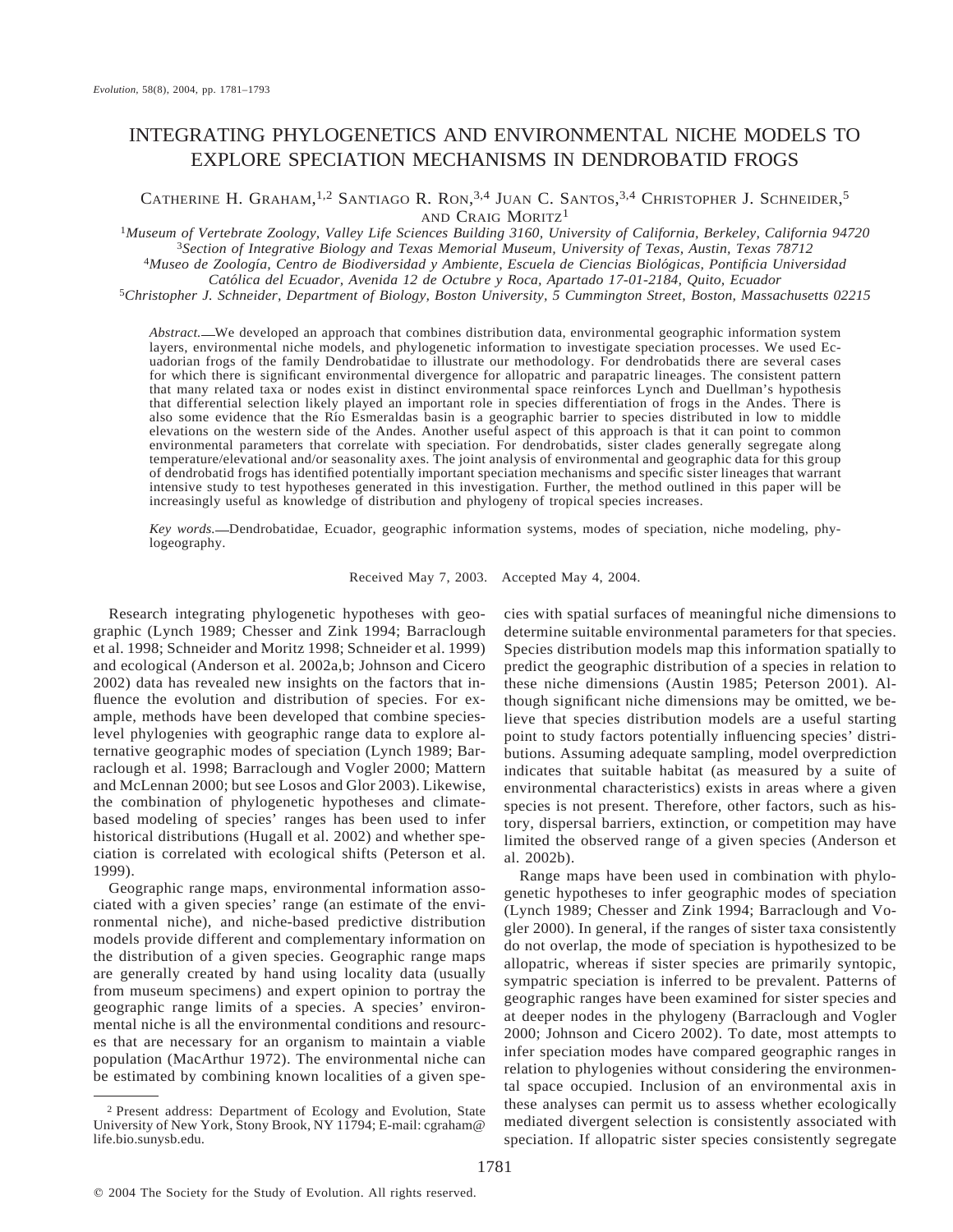in environmental space, then ecologically mediated selection may have a role in speciation. Alternatively, if allopatric sister species are consistently in identical or nearly identical environmental space, then ecological divergence (in relation to the parameters examined) is not a major factor, suggesting alternatives such as incidental divergence in isolation (Peterson et al. 1999).

When environmental information is combined with current geographic ranges of species, six general scenarios are of interest (Fig. 1). These six categories represent segments along a continuum of variation but serve as a useful heuristic. Cases A–C suggest ecologically mediated divergent selection associated with speciation occurring in sympatry (case A), parapatry (case B), or allopatry (case C). Where there is no divergence in environmental parameters between sister taxa, either the crucial ecological dimension was not included among the variables measured (especially case D) or speciation has occurred in the absence of ecological divergence (plausible for cases E and F). Given the possibility of shifts in geographic or environmental range after speciation, this correlational approach is more compelling when applied to a large number of species (e.g., Lynch 1989; Peterson et al. 1999; but see Losos and Glor 2003). Alternatively, it can be used as an exploratory analysis to focus subsequent analyses of distribution, ecology, and phenotype for specific species pairs or clades.

In tropical systems, numerous mechanisms of speciation have been proposed to explain high species richness (Moritz et al. 2000), and we expect that the approach described here can be used to explore general trends and to target more intensive study of particular systems. The Andes represent a topographically and environmentally complex tropical system with extraordinarily high species richness, especially for anurans (Ron and Merino 2000). Lynch and Duellman (1997) put forth a speciation model for Andean anurans based on vicariance events resulting from isolation associated with the Andes uplift and ecologically driven climatic depression of vegetation zones (also see Lynch 1986). They suggest that speciation was caused by a combination of isolation and divergent selection in relation to differences in habitats occupied. This model predicts that sister taxa should occupy distinct geographic and environmental space (Fig. 1C).

The Ecuadorian frogs of the family Dendrobatidae represent a promising group for a case study of these methods for several reasons. First, Santos et al. (2003) recently developed a well-sampled phylogeny of the Dendrobatidae. Second, there have been recent and extensive reviews of the systematics of members of this family (Coloma 1995; Clough and Summers 2000) as well as of other Ecuadorian frogs, such as *Eleutherodactylus* (Lynch and Duellman 1980; Lynch and Duellman 1997) and *Gastrotheca* (Duellman and Hillis 1987). These studies generally show that sister species have allopatric or parapatric distributions and replace each other either altitudinally or latitudinally. For allopatric distributions, it is not clear to what degree the environmental spaces associated with sister taxa are distinct.

Here, we develop a methodological framework to examine simultaneously geographic ranges of species and their environmental envelopes in a phylogenetic context as a way to explore factors that may have influenced speciation. We then use selected Ecuadorian clades of the family Dendrobatidae to illustrate the approach. Although inferences from this case study are limited by sparse distribution records and a small number of clearly identified sister taxa, as is common in tropical radiations, the analyses do illustrate the potential of this approach for exploring the role of environmental niche shift in speciation.

#### MATERIALS AND METHODS

#### *Environmental Layers*

To build high-resolution (400-m) climate layers from existing weather records, we used a thin plate smoothing spline (ANUSPLIN; Hutchinson 1999) to interpolate monthly climate surfaces for precipitation and temperature. Thin plate smoothing splines are a generalization of standard multivariate linear regression, in which the parametric model is replaced by a suitable smooth nonparametric function (Hutchinson 1995). We included three independent variables: longitude, latitude, and elevation. Elevation was incorporated because temperature, and often rainfall, depends on elevation and inclusion of elevation in the model is known to reduce statistical error (Hutchinson 1995). We used the 400-m digital elevation model produced by Sierra et al. (1999). We used only weather stations that had at least nine years of data. This resulted in 264 rainfall points spread across Ecuador. The standard predictive errors for precipitation surfaces ranged from 11.3% to 16.5%, which are similar to errors in other topographically complex areas (e.g. Faith et al. 2001). The number of weather stations sampled for temperature was smaller than rainfall, but the strong dependence of temperature on elevation enabled us to create accurate surfaces. We used data from 163 climate stations to create maximum and minimum monthly temperature surfaces. The standard predictive errors varied from 2.6% to 3.1% and 2.8% to 3.3% for maximum and minimum temperatures, respectively. Small errors such as these are typical for temperature surfaces (Hutchinson 1995; Faith et al. 2001). We used ANUCLIM (ver. 5.1; Houlder et al. 2001) to create 16 bioclimatic parameters that are biologically meaningful combinations of monthly climate variables (Nix 1991). We also resampled (from 200-m to 400-m resolution) a water budget (number of months for which potential evapotranspiration surpasses precipitation) layer created by Sierra et al. (1999).

## *Selection of Species*

A phylogenetic tree for dendrobatid frogs was obtained from Santos (2002) and Santos et al. (2003). Of the 47 species in Ecuador, 53% are included in this tree (Santos et al. 2003). Recent investigation indicates that inclusion of an additional population of *Epipedobates tricolor* in the phylogenetic analyses provides different results than those from previous systematic reviews of the *E. tricolor* clade, therefore we present a new phylogenetic hypothesis for this clade (see Results). We used sequences from *Colostethus machalilla* (AY364551; Ecuador: Manabi, Ayampe River), *Epipedobates* sp. f (AY364575; Ecuador: Pichincha, Mindo), *E. anthonyi* (AY364576; Ecuador: El Oro, El Progreso-Pasaje) and *E. tricolor* (AY395961; Ecuador: Bolivar, Moraspungo). We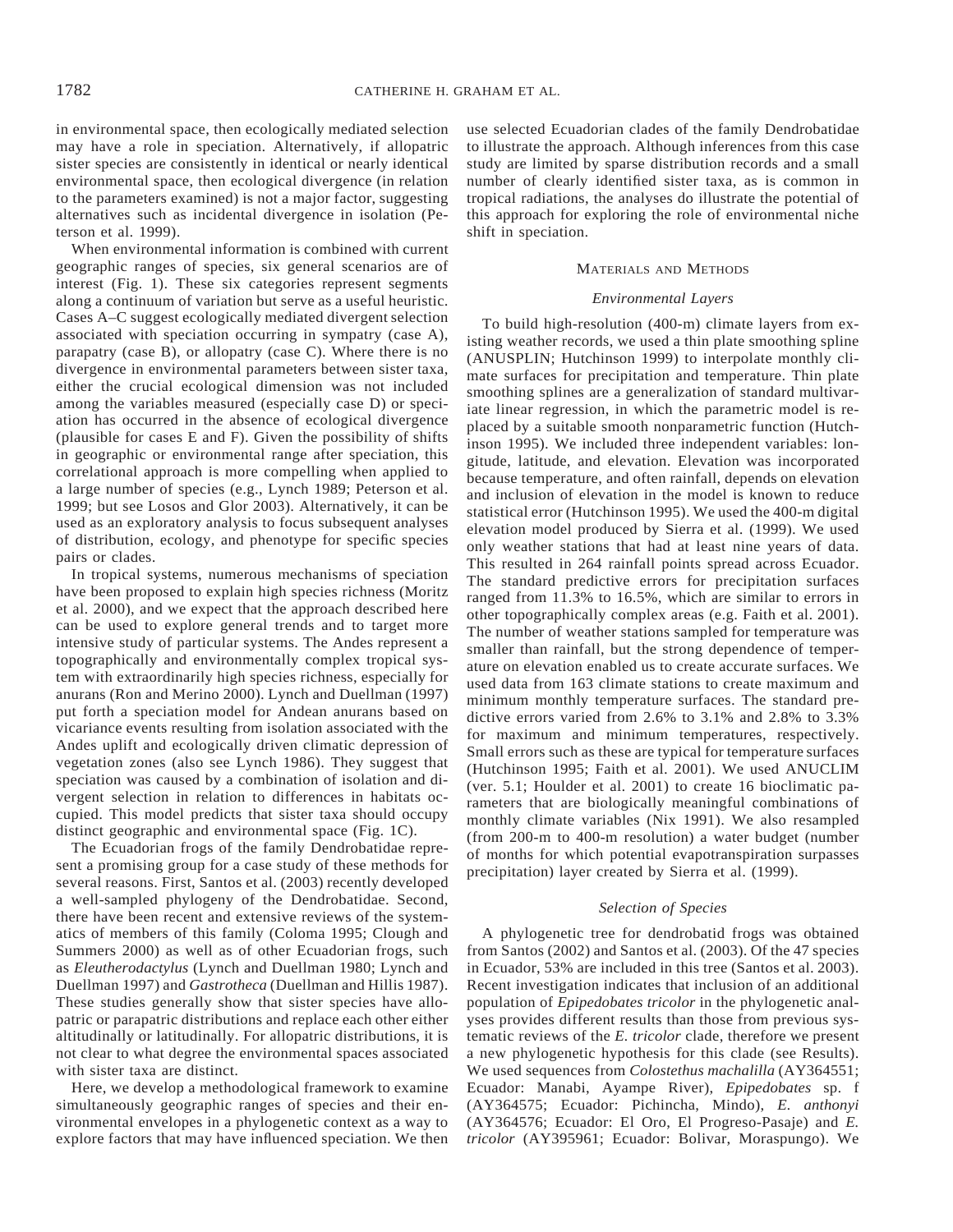

Geography

FIG. 1. Speciation mechanisms predicted from combined information on geographic and environmental space use by sister lineages.

Parapatry

used three outgroups (*C. fugax* [AY364547; Ecuador: Morona Santiago, Santiago], *E. hahneli* [AY364573; Ecuador: Francisco de Orellana, Estación Científica Yasuní Universidad Católica], and *E. parvulus* [AY364574; Ecuador: Morona Santiago, Mendez]). The outgroups are members of the *E. parvulus* clade because this group was shown to be the sister clade of the *E. tricolor* clade (Santos et al. 2003). The sequences matrix used for this analysis included 2453 characters from the mitochondrial genes 12S rDNA, tRNA-valine, and almost the entire 16S rDNA. We aligned the sequences initially using ClustalX (Thompson et al. 1997) and adjusted them by hand. We excluded from the analysis only 14 characters from the sequence corresponding to the 16S rDNA gene. We analyzed this configuration under parsimony by using PAUP\* (Swofford 2002) by an exhaustive search. The  $GRT + G + I$  model of sequence evolution was selected as the best fitting model by a hierarchical test of models and was used to estimate the sequence parameters (Posada and Crandall 1998). Pairwise distances between members of *E. tricolor* clade and outgroups were determined by estimating sequence divergence with the uncorrected *p*-distance. Of the total 2.4 kb of sequence analyzed, 1958 characters were constant, 208 were parsimony-uninformative, and 287 were parsimony informative. Three most-parsimonious trees were found with a length of 646, a consistency index of 0.9, and a rescaled consistency index of 0.77. One of these trees was also the maximum likelihood tree and is used in the current analyses (Fig. 2).

**Different** 

Similar

Sympatry

Environmental space

From these phylogenies, we selected a subset of clades based on four criteria. First, we selected groups within which we were confident that taxonomic sampling was complete. However, in such a diverse fauna the possibility of missing species (either extinct or nonsampled) cannot be ruled out. One selected clade includes three species of *Epipedobates* and one species of *Colostethus* showing that *Epipedobates* is

paraphyletic with respect to *Colostethus*. Such paraphyly is pervasive in several clades within Dendrobatidae (Santos et al. 2003). Second, our fine-scale environmental data were limited to Ecuador (the finest global resolution dataset is 10 km2; New et al. 1999), so we only considered clades including species with most or all of their distribution ranges in Ecuador. The only species not restricted to Ecuador in our analyses are *E. boulengeri* (distributed marginally in southern Colombia) and *E. anthonyi* (northern Peru). To ensure that localities outside of Ecuador did not provide different information than those within Ecuador, we extracted environmental data associated with point locality data for *E. anthonyi* from Peru (Colombian point localities for *E. boulengeri* were not available from major U.S. collections). We determined that the environmental space extracted from these localities was within that described based on the Ecuadorian localities. Therefore, excluding these non-Ecuadorian localities would not influence our results. Third, to properly quantify environmental space use, we only considered clades containing species with at least 10 (with one exception) known localities. Fourth, we considered only highland species or those west of the Andes because of the poor quality of environmental layers for the lowlands east of the Andes where there are few climate stations.

Allopatry

On the basis of these criteria, we were able to evaluate the following three clades where the numbers in parentheses following species names indicate the number of unique locality records for each species: (1) *Colostethus pulchellus* (31) and *C. vertebralis* (54); (2) *Epipedobates boulengeri* (23), *E*. sp. f (11), *C. machalilla* (20), *E. anthonyi* (23), and *E. tricolor* (6); and (3) *C. infraguttatus* (24), *C. toachi* (19), and *C. awa* (32). Point locality data were gathered from three major herpetological collections: the Natural History Museum at the University of Kansas (KU); the Museo de Zoología, Pontificia Universidad Católica del Ecuador (QCAZ); and Museo de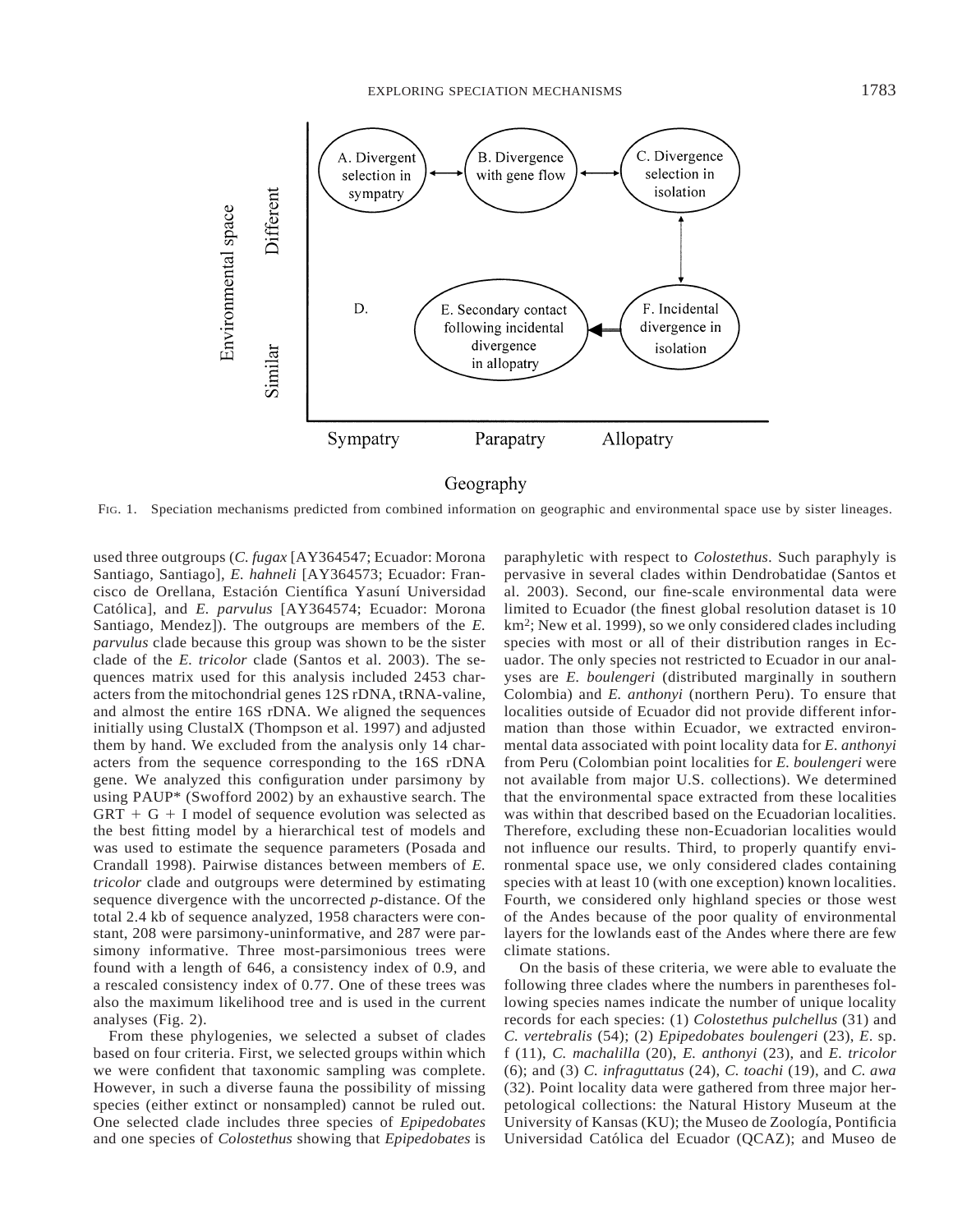

FIG. 2. Phylogenetic hypothesis and geographic distribution for *Epipedobates tricolor* clade. Red point is the type locality of *E. tricolor*.

Historia Natural Gustavo Orcés, Escuela Politécnica del Nacional Ecuador (EPN). We verified the taxonomy of all museum specimens, except those from KU. We also used published records for the genus *Colostethus*, all of which have been verified with respect to correct identification (Coloma 1995). Before modeling, we plotted all the points for a given species to check for outliers in both geographic and environmental space. Outlying points in either geographic or environmental space were identified based on expert opinion and either verified or removed.

## *Predicted Species Distributional Models*

## *Study taxa*

To determine which variables to include in the modeling exercise, we identified redundant environmental layers via correlations. Correlations were run with the environmental values of 1000 randomly selected points from Ecuador. Subsequently, we used the following seven environmental variables in the models: water budget, elevation, mean annual precipitation, coefficient of variation of annual precipitation, precipitation of the driest quarter, mean annual temperature, and coefficient of variation of mean annual temperature.

Various methods exist to create species distribution models

from presence-only data but there have been few rigorous comparisons among methods (but see Elith 2000). We explored two methods to create models: BIOCLIM (Nix 1986) and GARP (Stockwell and Nobel 1992). Each of these methods performs well with presence-only data. Both BIOCLIM and GARP produced similar results such that the qualitative conclusions reached in this paper would be robust regardless of the method employed. We chose the BIOCLIM method because it was the most straightforward to apply to both current distributional models and those inferred for deeper nodes in the phylogeny. The BIOCLIM method extracts the value of the environmental data layer at each point locality for a given species. The model matches the bioclimatic profile with climate estimates at other sites on a grid to determine other locations with similar values, thereby producing a map of the predicted potential distribution of a given species.

## *Ancestral nodes*

To allow analysis of species in clades with unbalanced topology, we compared environmental parameters of the focal species with estimates from adjacent ancestral nodes. Notwithstanding errors associated with estimation of ancestral states (see below), we expected that this approach would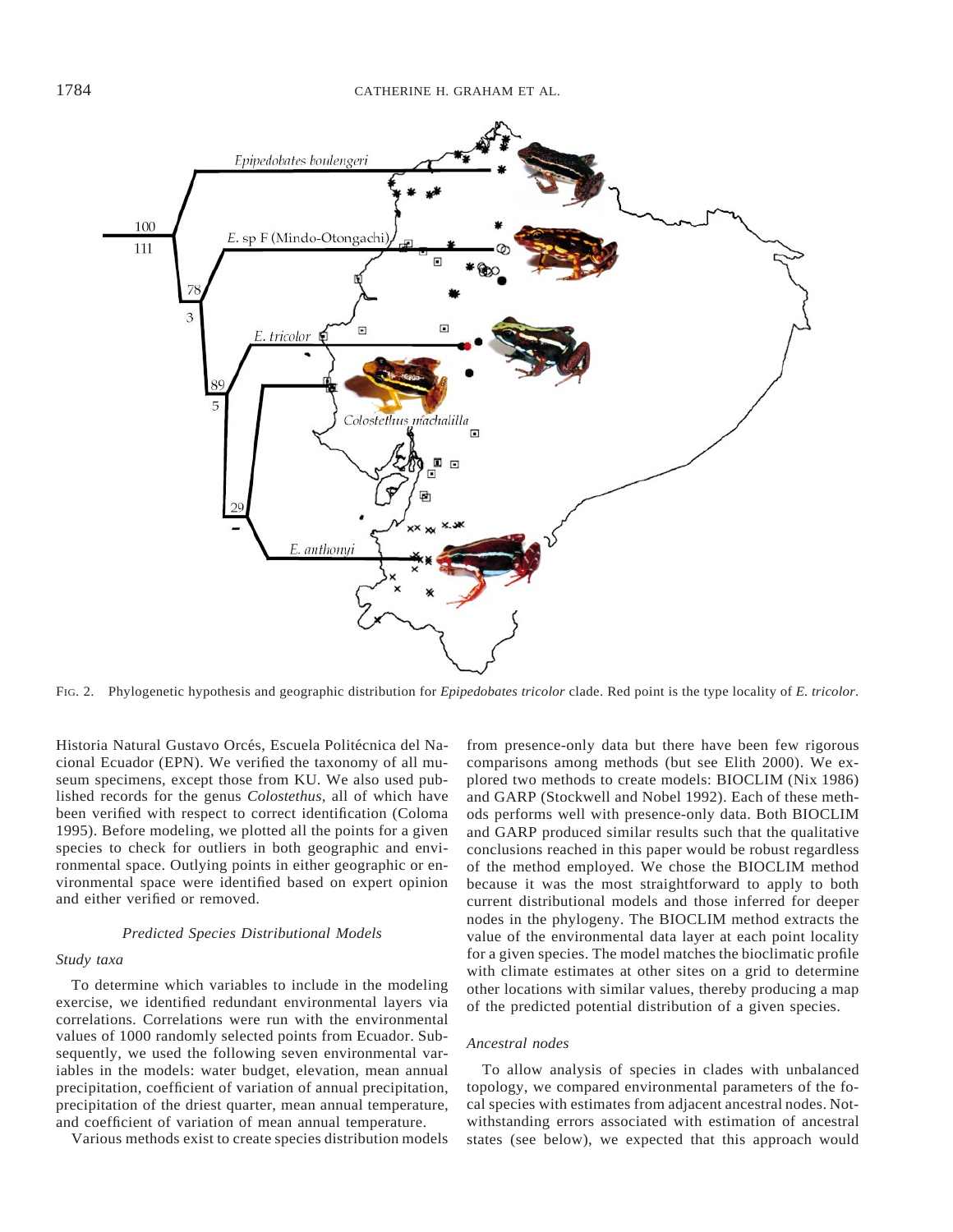allow more powerful inference than taking the mean range or summing the ranges of multiple sister taxa. We determined the maximum and minimum value for each environmental parameter for each extant taxon and estimated the ancestral value using both the maximum likelihood method proposed by Schluter et al. (1997) and the generalized least squares method of Martins and Hansen (1997). We used branch length information from the maximum likelihood trees in both analyses. These methods yielded very similar results and both provided error estimates associated with predicted ancestral state values. Here we present only the maximum likelihood estimates. Errors associated with estimating ancestral states are generally high and increase with node depth (Schluter et al. 1997; Martins 1999). Further, strong directionality during character evolution may cause bias in character reconstruction (Pagel 1999). We tested for directionality in the fivetaxon clade using Pagel's program Continuous and determined that the variables conformed to the standard constantvariance random walk model.

Ancestral values (maximum and minimum for each climate parameter) were used to predict the ancestral environmental envelope. This envelope is analogous to the BIOCLIM model described above. To evaluate the sensitivity of our results to errors in ancestral node reconstruction, we created additional BIOCLIM models using the most conservative error bounds generated by the maximum likelihood analysis, that is, for each environmental parameter, the lower bounds of the minimum estimate and upper bounds of the maximum estimate.

#### *Analysis of Overlap in Environmental Space*

We conducted a principal components analysis (PCA) with all of the extant members of each clade to examine the overall level of divergence in environmental space among the extant taxa. We then quantified how pairs of sister taxa overlapped in environmental space using both overlap of the environmental variables at point localities themselves, and overlap of the distribution models, which are a representation of these environmental variables in geographic space (realized potential niche). To assess overlap of environmental variables, we used PCA for each pair of sister taxa or sister lineages. These analyses allowed us to evaluate whether species groups were separating along certain environmental gradients. We also used PCA to evaluate the overlap in environmental space between deeper nodes in the phylogeny and corresponding sister taxa (i.e., the ancestral node of *C. toachi* and *C. awa* compared to *C. infraguttatus*). Since we did not have point locality information from the sister ancestral node, we used the environmental information from 200 points taken randomly from within the predicted ancestral environmental envelope. To determine whether separation in environmental space was statistically significant, we followed each PCA with a multivariate analysis of variance (MANOVA) in which species was the fixed factor and PCA axis scores were dependent variables. We present an overall statistic as well as tests of between-subject effects to determine which PCA axis accounts for significance in the overall test. PCA and MAN-OVA analyses were done with values from both the bestestimate BIOCLIM models (for both species and ancestors) and the error BIOCLIM models, which used the most conservative error bounds.

We calculated the overlap of the BIOCLIM models between sister species (ancestral node and terminal) as the area of overlap divided by the total area occupied by both species. We refer to this as total overlap. In cases where overlap was asymmetrical, we also estimated overlap relative to the range of each species (or ancestral node).

#### RESULTS

For each clade we describe (1) the phylogeny, (2) the geographic distribution, (3) overlap of the distributional models, and (4) overlap in terms of the environmental variables themselves (PCA). The qualitative patterns of difference among extant species and among extant species and ancestors in both PCAs and MANOVAs were robust considering the typically large confidence limits around maximum likelihood estimates of ancestral states.

#### *Clade 1: Colostethus pulchellus and C. vertebralis*

*Colostethus pulchellus* is common on the wet slopes of the Andes in northern Ecuador. *Colostethus vertebralis* is allopatric to *C. pulchellus* and exists in high inter-Andean valleys in south-central Ecuador. There is only 5.6% total overlap in the BIOCLIM models for these species (Fig. 3a). The xaxis of the PCA (45% of the variation explained) depicts a gradient from localities with consistent year-round rainfall to drier, more seasonal localities (Fig. 3b). The y-axis (31% variation explained) represents a gradient associated with elevation; cooler sites all loaded positively on this axis and warmer sites loaded negatively. Statistically significant separation among species occurs along both PCA axes (overall:  $F_{2,91} = 124.2, P < 0.001$ ; x-axis:  $F_{2,91} = 13.9, P < 0.001$ ;  $y$ -axis:  $F_{2,91} = 207.3, P \le 0.001$ ).

## *Clade 2: Epipedobates boulengeri, E. sp. f, E. tricolor, Colostethus machalilla and E. anthonyi*

The molecular phylogeny identified a clade within which the sister taxa *E. anthonyi* and ''*C*.'' *machalilla*; are sister to *E. tricolor*, the sister taxon to this three species clade is *Epipedobates* sp. f, and *E. boulengeri* is sister to all four of these species (Fig. 2). For the most part, these species are parapatrically distributed and there is both latitudinal and elevational replacement. The five taxa separate relatively evenly in environmental space along both axes (Fig. 4). The PCA x-axis (42.6% variation explained) describes seasonality with variables describing consistent wet climates (i.e., high annual rainfall, dry quarter rainfall, and water budget) loading positively and variables describing seasonality loading negatively (i.e., high coefficient of variation [CV] of rainfall and temperature). The y-axis (36.0% variation described) describes a temperature gradient with annual temperature loading positively and elevation loading negatively. *Epipedobates tricolor* and *E*. sp. f exist in wetter, less seasonal areas and separate from *E. anthonyi* and to a lesser extent *C. machalilla* along the x-axis. *Epipedobates boulengeri* spans the entire seasonality axis. *Epipedobates boulengeri* and *C. machalilla* exist in warmer regions and separate from *E*. sp. f along the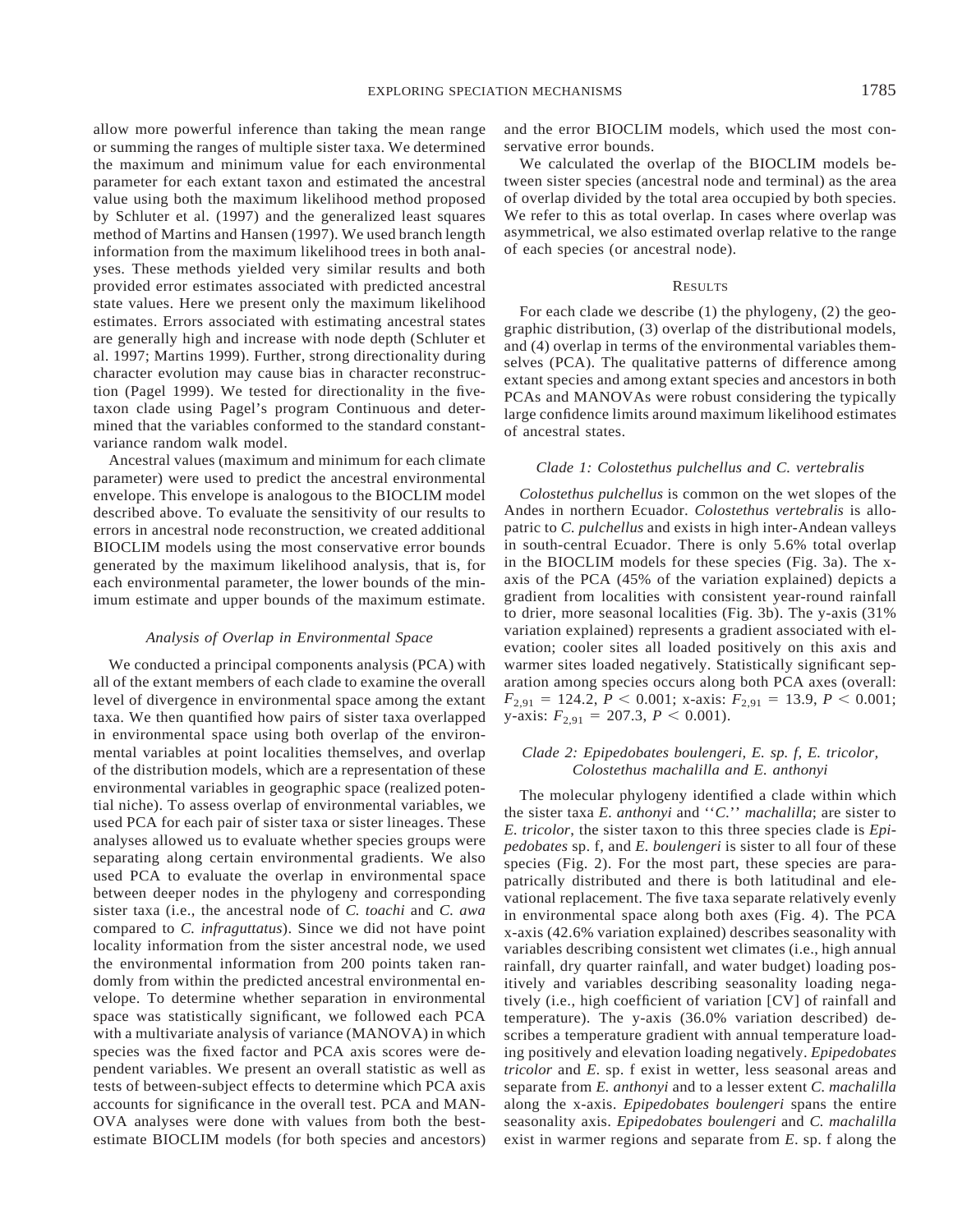

FIG. 3. Environmental analyses for *Colostethus vertebralis* versus *C. pulchellus*; (a) niche model in which black is *C. vertebralis* and gray is *C. pulchellus*; (b) principal components analysis (PCA); variation explained by x-axis =  $45\%$  and y-axis =  $31\%$ .

y-axis. *Epipedobates anthonyi* and *E. tricolor* span the temperature gradient.

The sister taxa *C. machalilla* and *E. anthonyi* are each relatively widespread in low to middle elevations and their ranges meet at a narrow stretch of lowland, east from Golfo de Guayaquil. However, the BIOCLIM models predict that each of these species could exist on either side of this stretch (Fig. 5a). The total model overlap in these taxa is about 43% and there is little asymmetry in the overlap of BIOCLIM models in these two species (the proportion of the BIOCLIM model of *C. machalilla* included in the model of *E. anthonyi* is 54% and the proportion of the model for *E. anthonyi* included in *C. machalilla* is 69%). The PCA x-axis is dominated by temperature and elevation with some effect of seasonality. Temperature and the coefficients of variation of rainfall and temperature load positively on this axis whereas elevation and the rainfall in the dry quarter load negatively (55% of the variation explained). The y-axis is predominantly a seasonality axis with water budget and total rainfall loading positively and the coefficients of rainfall and temperature loading negatively (30% of the variation explained; Fig. 5b). Overall separation in environmental space was statistically significant between *E. anthonyi* and *C. machalilla* ( $F_{2,40}$  = 15.0,  $P < 0.001$ ); however, post-hoc analyses indicated that only the x-axis was significant ( $F_{1,41} = 30.8, P < 0.001$ ; yaxis:  $F_{1,41} = 0.1, P > 0.05$ ).

*Epipedobates tricolor* has a limited high-elevation distribution, and is parapatric to *C. machalilla* and *E*. sp. f. There is no overlap in the BIOCLIM models between *E. tricolor* and the ancestral node to *C. machalilla* and *E. anthonyi* (Fig. 5c). These lineages also separate in ordination space. The xaxis of the PCA is a temperature axis with sister node predicted to be in lower, warmer areas than *E. tricolor* (38% of the variation explained). The y-axis, which achieves greater separation, is dominated by seasonality with *E. tricolor* in wetter less seasonal areas than the range predicted for its sister node (27% of the variation explained; Fig. 5d). Significant separation occurs along both axes with *E*. sp. f in higher, wetter and less seasonal habitats and its sister ancestral node in lower and more seasonal habitats (overall:  $F_{2,203}$  91.8,  $P < 0.001$ ; x-axis:  $F_{1,204} = 93.2$ ,  $P < 0.001$ ; yaxis:  $F_{1,204} = 35.3, P \le 0.001$ .

*Epipedobates* sp. f exists to the north of *E. tricolor* and again has a relatively restricted distribution at a high elevation. The BIOCLIM model predicted for the ancestral node of *E. anthonyi*, *C. machalilla*, and *E. tricolor* does not overlap with that for *E*. sp. f (Fig. 5e). The PCA for this comparison has the x-axis dominated by elevation and temperature and the y-axis by seasonality (42% and 28% of the variation explained, respectively). Significant separation occurs along both axes with *E*. sp. f in higher, wetter, and less seasonal habitats and its sister ancestral node in lower and more seasonal habitats (Fig. 5f; overall:  $F_{2,208} = 134.2; P < 0.001;$  $x$ -axis:  $F_{1,209} = 115.7$ ,  $P < 0.001$ ;  $y$ -axis:  $F_{1,209} = 68.3$ ,  $P$  $< 0.001$ ).

*Epipedobates boulengeri* extends northwards from the rest of the extant taxa in the clade and is parapatric to *C. machalilla* and *E*. sp. f. The BIOCLIM model for the ancestral node of *E. tricolor*, *C. machalilla*, *E. anthonyi*, and *E*. sp. f has a relatively small area, 59% of which is contained within the western limits of the range of *E. boulengeri* (Fig. 5g). The sister lineages are separated in environmental PCA space along both the x-axis, which is dominated by elevation and temperature, and less so on the y-axis, which is dominated by seasonality (31% and 30% of the variation explained, respectively; Fig. 5h). *Epipedobates boulengeri* in general inhabits lower, warmer areas with lower annual rainfall than its predicted ancestral node. Overall separation was statistically significant ( $F_{2,220} = 11.7$ ;  $P < 0.001$ ); however, posthoc tests indicated that only the y-axis, the seasonality axis, was significant (x-axis:  $F_{1,221} = 0.1; P > 0.05; y-axis: F_{2,210}$  $= 23.5; P < 0.001$ ).

## *Clade 3: Colostethus infraguttatus, C. toachi, and C. awa*

*Colostethus toachi* and *C. awa* are sister taxa, with *C. infraguttatus* as their sister (Fig. 6a). In geographic space, *C.*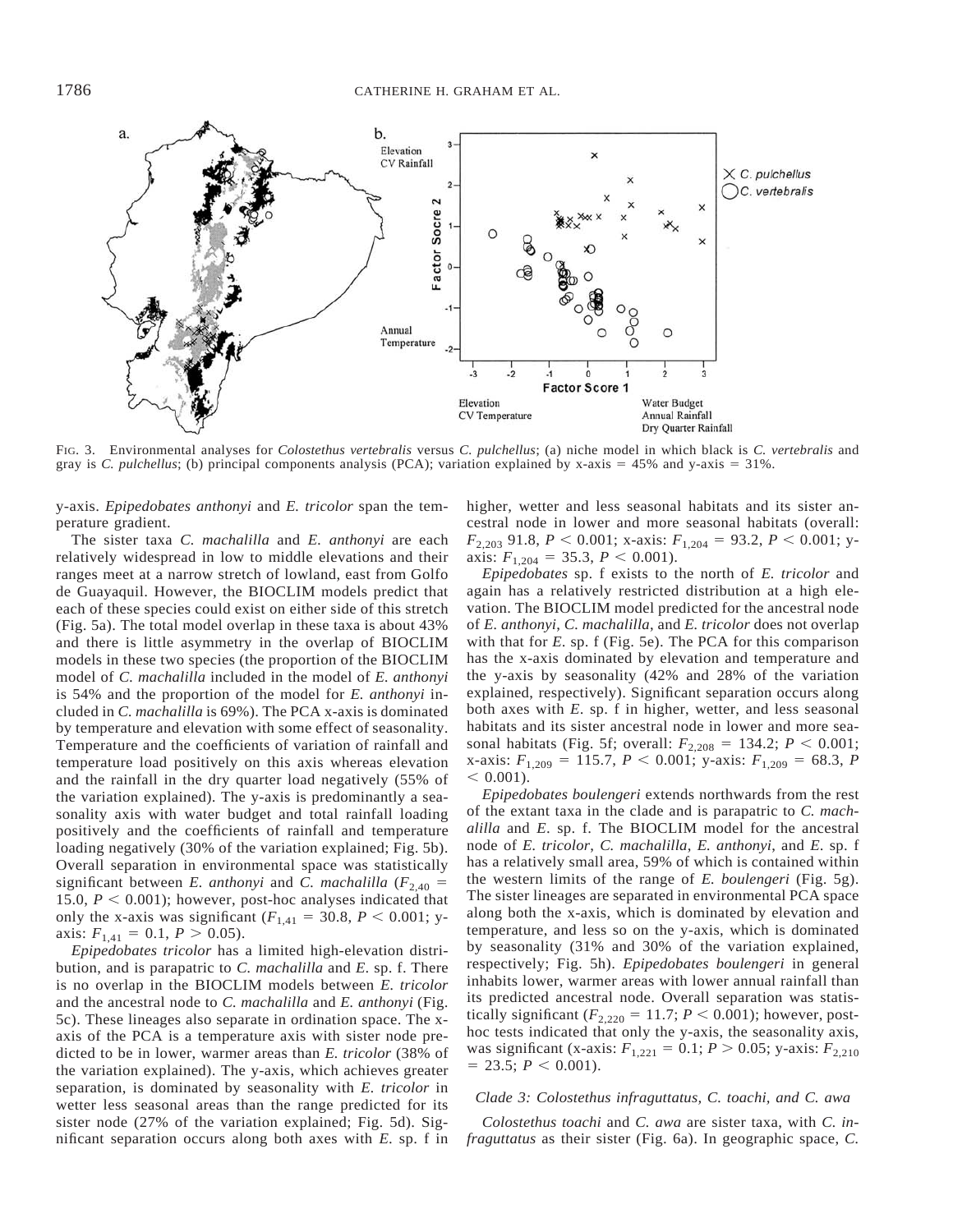

FIG. 4. Principal components analysis for all extant taxa in the *Epipedobates tricolor* clade; variation explained by x-axis = 43% and  $y-axis = 36\%$ .

*toachi* and *C. awa* are broadly sympatric, with *C. toachi* contained completely in a portion of *C. awa*'s range. The PCA x-axis for this clade is mostly a seasonality axis with little separation of species (50% of variation explained). The yaxis, which explains 36% of the variation, is a temperature axis with *C. infraguttatus* in low warm regions and *C. toachi* and *C. awa* generally in higher regions (Fig. 6b).

The BIOCLIM models for these species mirror this pattern, wherein the model for *C. awa* predicts 100% of the area predicted by the model of *C. toachi* (Fig. 6c), whereas the model for *C. toachi* only predicts 16% of that for *C. awa*. The PCA x-axis for *C. toachi* and *C. awa* is a temperature/ elevation axis with *C. toachi* restricted to higher elevations and cooler areas (46% of the variation explained). The y-axis is based on seasonality with *C. toachi* inhabiting more aseasonal (i.e., low coefficients of variation for temperature and rainfall) Andean slopes and *C. awa* being spread out along the seasonality gradient (33% of the variation explained; Fig. 6d). Separation was statistically significant overall and along each axis (overall  $F_{2,42} = 9.7$ ;  $P < 0.001$ ; x-axis:  $F_{1,43} =$ 11.7;  $P < 0.001$ ; y-axis:  $F_{1,43} = 4.3$ ;  $P < 0.05$ ).

*Colostethus infraguttatus* is parapatric to *C. awa*; likewise, the BIOCLIM model for the node ancestral to *C. toachi* and *C. awa* is parapatric to that for *C. infraguttatus* with only 1.7% overlap (Fig. 6e). In the PCA, the x-axis predominantly describes seasonality and the y-axis is based on elevation and temperature (37% and 25% of the variation explained, respectively; Fig. 6f). Separation occurs mostly along the yaxis with the ancestral node mostly in wetter areas that are climatically more stable and *C. infraguttatus* in more seasonal environments. Overall, separation was statistically significant  $(F_{2,226} = 125.4; P < 0.001)$ , however, post-hoc tests indicated that only the y-axis was significant (x-axis:  $F_{1,43} = 0.4$ ; *P*  $> 0.05$ ; y-axis:  $F_{1,43} = 250.9$ ;  $P < 0.001$ ).

In general, there are two combinations of environmental variables that explain most of the variation in the ordination analyses and that are potentially important in differentiating environmental space occupied by sister lineages. These are a temperature/elevation axis representing the gradient from cooler high-elevation areas to warmer low-elevation areas, and a seasonality axis, which spans the range from constant climate (high rainfall and water budget) to seasonal climates (high CV temperature and CV rainfall).

#### *Review of the systematics of Epipedobates tricolor*

Given the inconsistencies in the taxonomic treatment of *E. tricolor*, we briefly review its systematics. *Epipedobates tricolor* (Boulenger, 1899) was described from specimens collected at El Porvenir (Provincia de Bolívar, Ecuador; Fig. 2) and six localities are known from the western Andean slopes in central Ecuador (Provincia de Bolívar). *Epipedobates anthonyi* (Noble 1921) was described from specimens collected at Salvia (Provincia de El Oro, southwestern Ecuador) and 23 localities are known from the lowlands and western Andean slopes in southern Ecuador (Provincias de El Oro Azuay and Loja) and northern Peru (Departamentos Piura and Túmbes). The smallest distance between these disjunct regions is approximately 200 km. The external morphology of both taxa is similar (Fig. 2). Adults of most populations have aposematic coloration and are characterized by the presence of mid-dorsal and complete oblique-lateral stripes. Duellman and Wild (1993) considered *E. anthonyi* to be a junior synonym of *E. tricolor* based on comparisons made by Silverstone (1976) and analysis of specimens from southwestern Ecuador. Based on morphological characters, Schulte (1999) recognized both *E. tricolor* and *E. anthonyi* within this same region. The phylogeny of Clough and Summers (2000) in-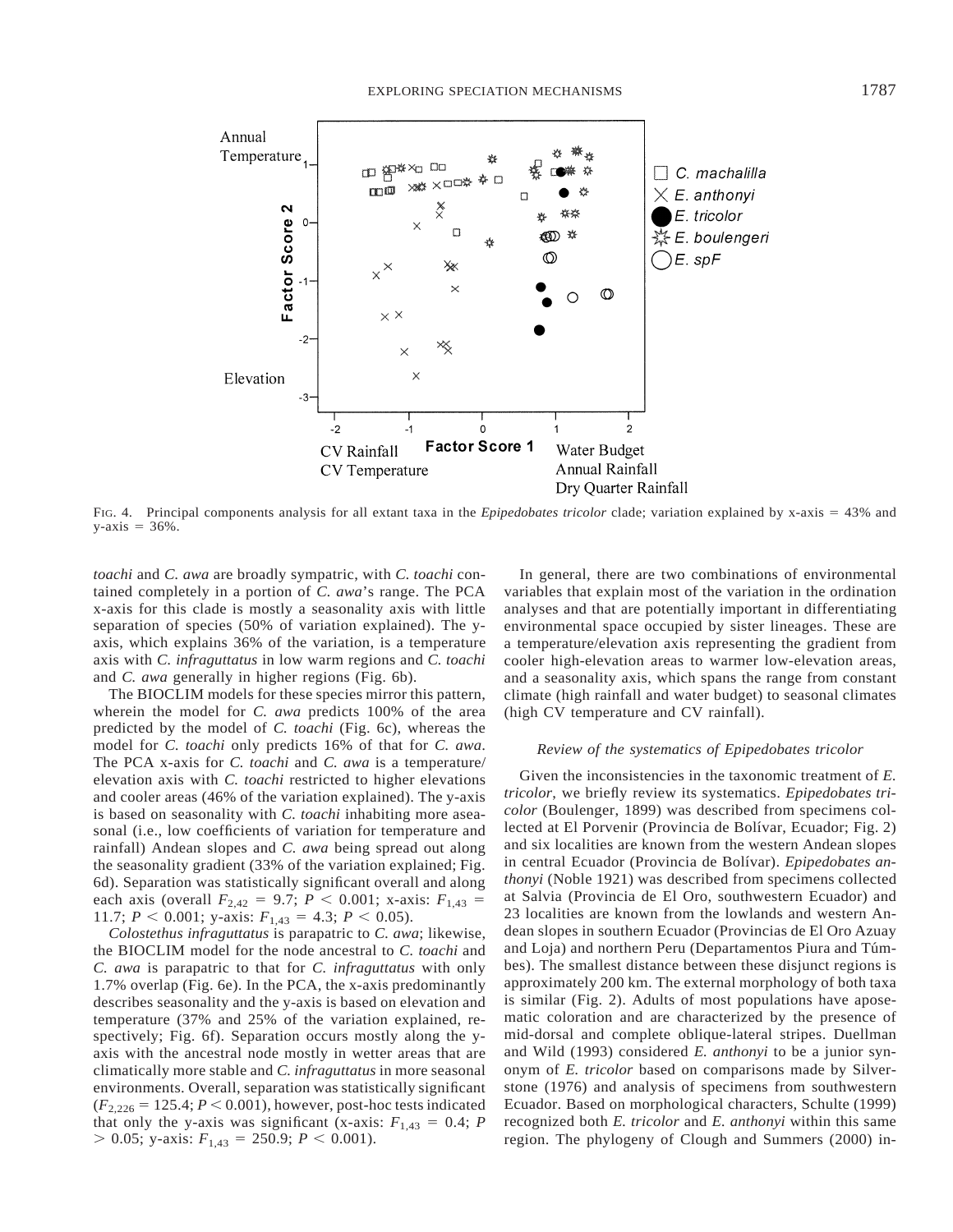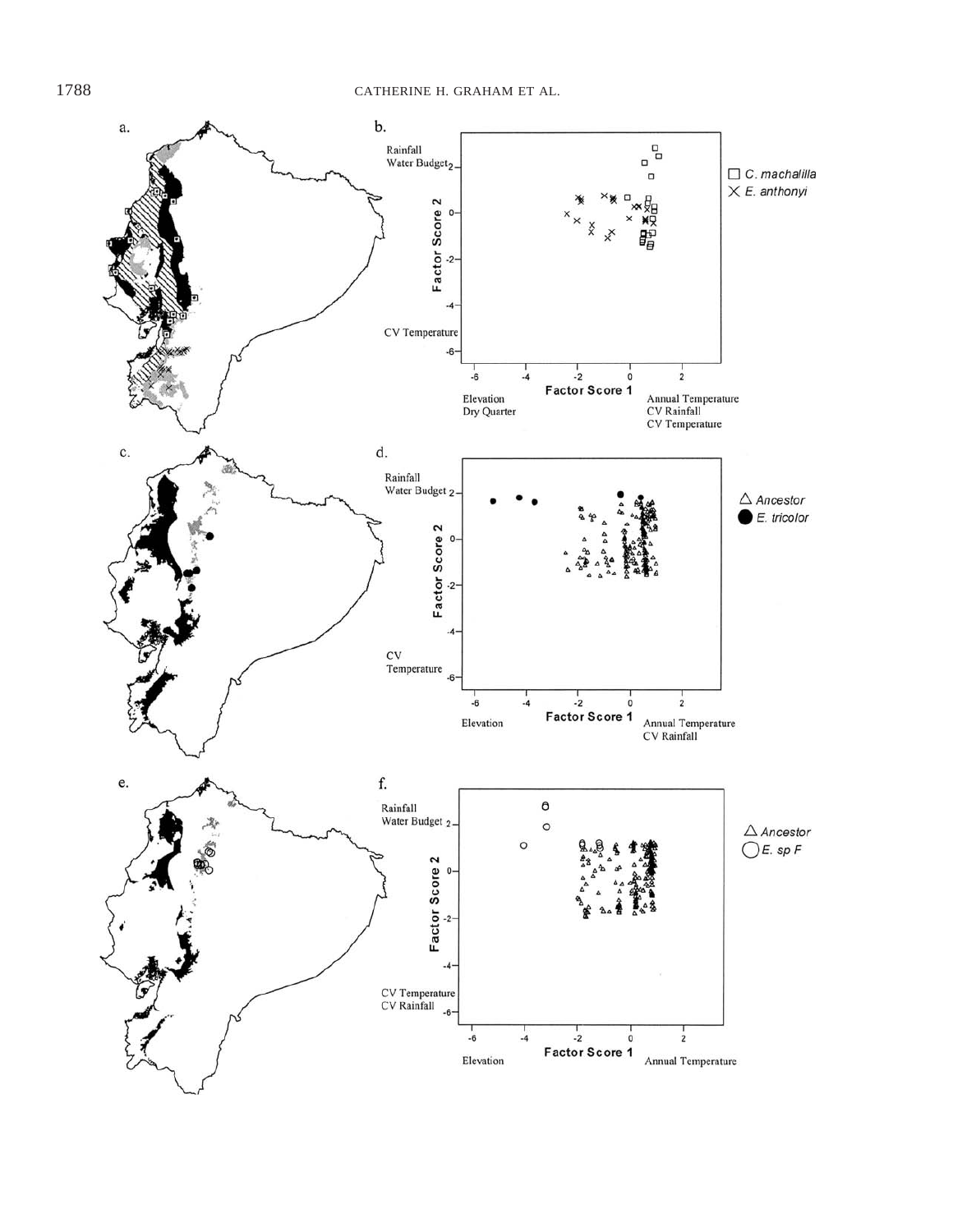

 $\cdot$ <sub>2</sub>

Factor Score 1

 $\Omega$ 

 $\overline{2}$ 

Rainfall Water Budget

←

g.

FIG. 5. Continued. Environmental analyses for the clade that includes *Epipedobates boulengeri*, *E*. sp. f, *E. tricolor*, *Colostethus machalilla*, and *E. anthonyi*; (a) niche model for *C. machalilla* versus *E. anthonyi*, where black is *C. machalilla*, gray is *E. anthonyi*, and diagonal shading is the overlap region (diagonal shading indicates overlap throughout figure); (b) principal components analysis (PCA) for *E. anthonyi* versus *C. machalilla*; variation explained by x-axis =  $55\%$  and y-axis =  $30\%$ ; (c) niche model *E. tricolor* and the ancestral node to *E. anthonyi* and *C. machalilla*, where gray is *E. tricolor* and black is the ancestor; (d) PCA for *E. tricolor* and its ancestral node; variation explained by x-axis =  $38\%$  and y-axis =  $27\%$ ; (e) environmental niche model for *E*. sp. f and the ancestral node to *E. anthonyi*, *C. machalilla*, and *E. tricolor*, where gray is *E*. sp. f and black is the ancestor; (f) PCA for *E*. sp. f and its ancestral node; variation explained by x-axis =  $42\%$  and y-axis =  $28\%$ ; (g) environmental niche model *E. boulengeri* and the ancestral node to *E. anthonyi*, *C. machalilla*, *E. tricolor*, and *E*. sp. f, where gray is *E. boulengeri* and black is the ancestor; and (h) PCA for *E. boulengeri* and its ancestral node; variation explained by x-axis  $= 31\%$  and y-axis  $= 30\%$ .

 $-6$ 

CV Temperature

-4

CV Rainfall CV Temperature

cluded three populations from southwestern Ecuador (two of them near to those compared by Duellman and Wild 1993). They recognized three species from their samples: (1) *E. anthonyi* (Pin˜as, Rı´o Puyango basin), (2) *E. tricolor* (Santa Isabel, Rı´o Jubones basin), and (3) *E*. sp. (Pasaje, Provincia de El Oro, Río Jubones basin). Santos et al. (2003) followed Duellman and Wild (1993) and assigned their two samples from southwestern Ecuador to *E. tricolor*.

Our phylogeny is the first to include a sample from the western Andean slopes in central Ecuador. The phylogeny shows that the lineages from southern and central Ecuador are not sister species and therefore populations in these two regions may represent different species. Because the type locality is from central Ecuador, the binomial *E. tricolor* should only be applied to populations in central Ecuador. In terms of southern populations, Santos et al. (2003) demonstrated that samples from Girón, Santa Isabel, Río Jubones basin and Zapotillo, Loja, Río Puyango basin showed low genetic differentiation. These results indicate that there are insufficient data to determine whether more than one species should be recognized within the southern part of the range. Although the existence of more than one species is plausible given the high degree of morphological variation among populations within the southern range, none of them is *E. tricolor*. We suggest that all of them be treated as *E. anthonyi* until more evidence of their taxonomic status is available.

## **DISCUSSION**

In this paper we illustrate the benefits of considering both geographic and environmental space in relation to a phylog-

eny to infer general correlates of divergence and speciation. Results such as those presented here could be conclusive in their own right, especially for a large and comprehensively sampled phylogeny, or more likely, can help generate hypotheses for specific clades that can be tested through subsequent ecological and population genetic analyses (see Losos and Glor 2003). We observed a general trend of environmental divergence among sister groups, irrespective of geography. Conversely, there are no cases suggesting incidental divergence in isolation. By incidental divergence, we mean speciation not associated with ecologically mediated divergent selection. Among the seven comparisons possible here, four show clear separation of sister lineages in environmental space, of which two are geographically allopatric lineages (Fig. 1, case C) and two are parapatric lineages (Fig. 1, case B). Even lineages with broad geographic overlap are divergent in some portion of environmental space, especially when geographic range size is highly asymmetric (e.g., *C. toachi* and *C. awa*). There was substantial and symmetrical overlap in environmental range of the geographically parapatric lineages *E. anthonyi* versus *C. machalilla* and *E. boulengeri* versus its sister node (Fig. 1, case E); nevertheless, all pairs of allopatric sister taxa showed some level of divergence in their environmental niche. Observed differences in environmental space could reflect shifts in the fundamental niche, an evolutionary response, or differences in the realized niche due to competitive displacement within the fundamental niche. Whether the latter represents an adaptive, rather than purely ecological response, can only be determined by quantitative genetic analyses (e.g., common garden experi-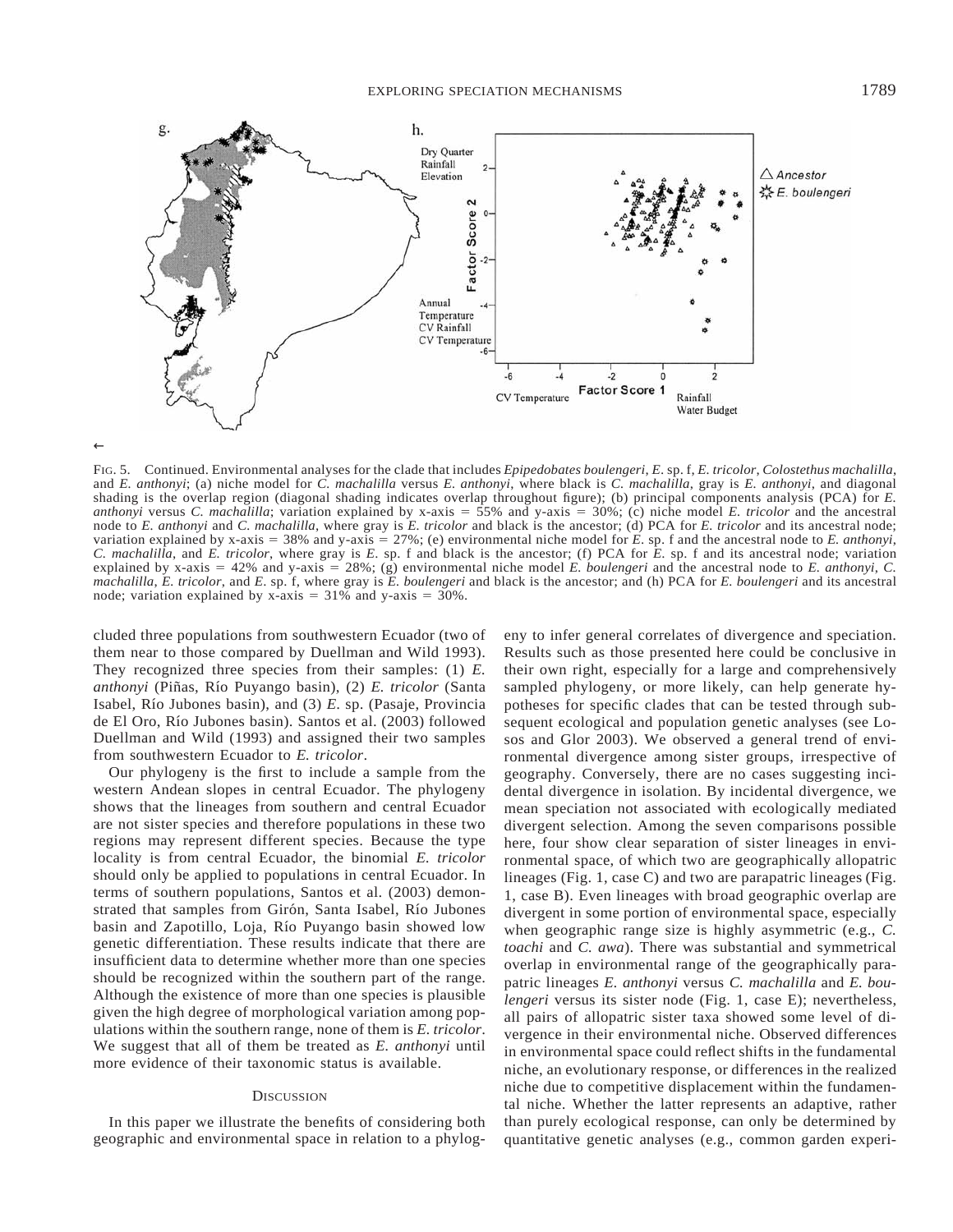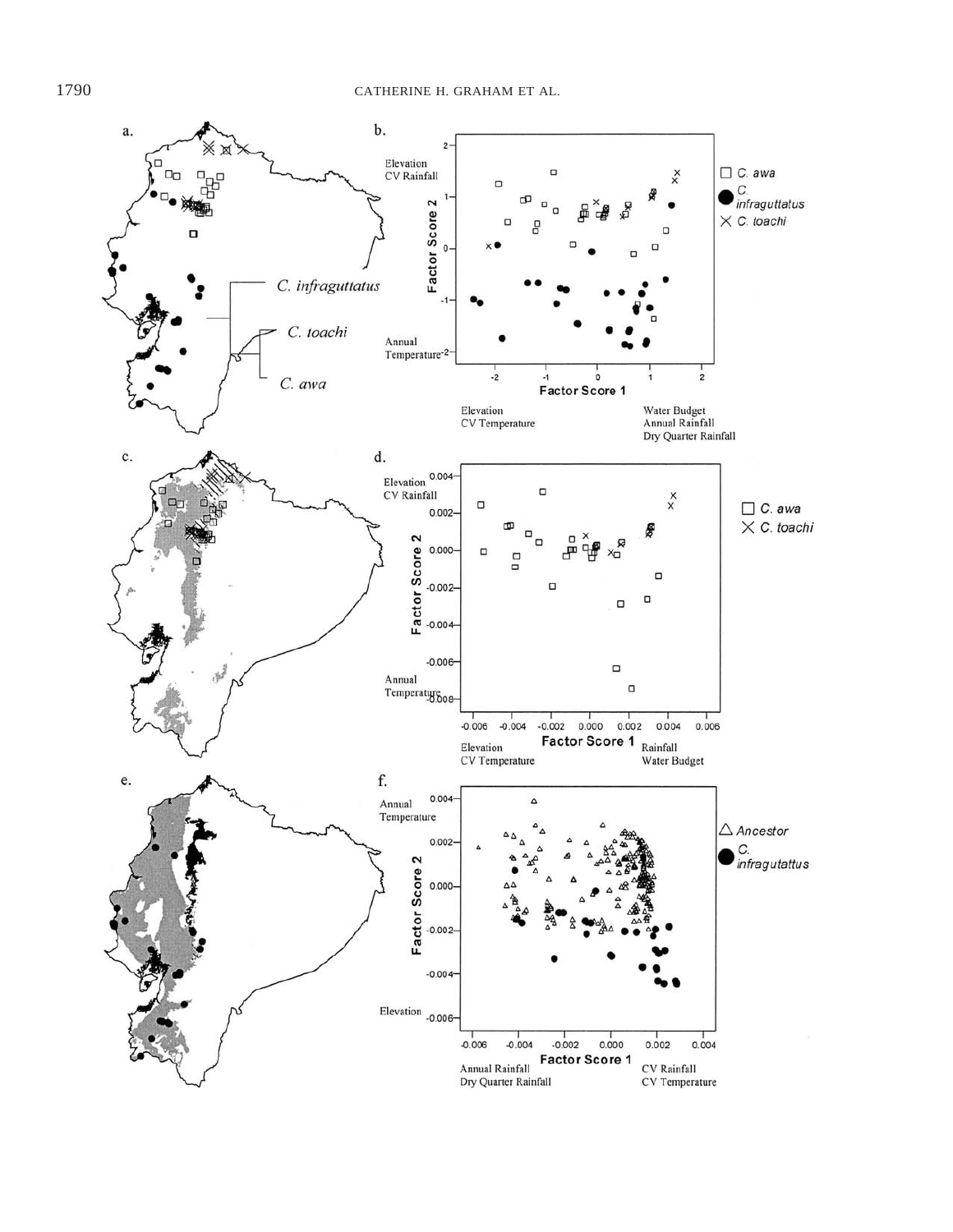ments) of relevant physiological traits. Overall, these results suggest a considerable role of environmentally mediated divergence in speciation in geographic settings ranging from allopatry to parapatry. This contrasts strongly with the only previous analysis of this type in which Peterson et al. (1999) observed that most allopatric putative sister lineages of Mexican birds had limited environmental divergence.

Patterns of avian sympatry and parapatry in the same general area (northern Andes) as examined here for anurans are often explained by refuges/stable areas that formed repeatedly during glaciations and subsequent range expansions from these areas (Fjeldsa 1994; Roy et al. 1997; Chesser 2002). Likewise, comparisons of geographic ranges in relation to phylogeny have tended to support allopatric speciation rather than divergence-with-gene-flow models in both birds and mammals (Patton and Smith 1992; Arctander and Fjeldsa 1994; Roy et al. 1999), though environmental ranges of sister taxa have not been analyzed. Although evidence suggests that allopatry may be an important speciation mode for these Andean birds and mammals, frogs generally have lower gene flow than birds and mammals and, therefore, are more likely to diverge across a given environmental gradient. For example, for both *E. tricolor* and its sister node and *E*. sp. f and its sister node, the former taxon is distributed at higher elevations and replaced at lower elevations by the predicted range of the sister node. This pattern is similar to that found in frogs of the genus *Eleutherodactylus*, which show altitudinal replacement of parapatric sister species in western Ecuador (Lynch and Duellman 1997). Hence, the present analysis of Andean frogs supports Lynch and Duellman's model of divergent selection in association with climate or isolation resulting from the Andean uplift, but also reveals several cases in which the divergence-with-gene-flow model could apply. It may well be that taxa with low vagility (and hence predicted low gene flow), such as anurans, may respond more strongly to environmental gradients on the spatial scale we examined than do relatively high-vagility birds or mammals.

Vanzolini and Williams (1981) proposed a speciation model that should result in sympatric or parapatric lineages existing in unique environmental space; an outcome represented in our data. In their vanishing refuge hypotheses, a given species is subdivided into a series of refuges, as in classical refuge models, but as refuges decrease in size due to environmental forcing, some populations adapt to and persist in the novel habitat. The patterns we observe of parapatric and sympatric species existing in unique environmental space could have formed by such a mechanism, but fundamentally this mechanism is one of divergence driven by natural selection and adaptation across a habitat gradient, as in parapatric divergence.

Another useful result of our analysis is that it can point to

common environmental parameters that may correlate with speciation. For the cases examined here, sister lineages generally separate along either a temperature/elevational or seasonality axis, or both. Neotropical frogs are often sensitive to changes in temperature, total annual rainfall, and the seasonality of both rainfall and temperature, which indicates that climatic conditions are likely important in limiting distributions (Lynch and Duellman 1997). The temperature/elevation axis generally describes species replacements along an elevation gradient on a given slope. The seasonality axis is often related to the latitudinal climate gradient that exists on the west side of the Ecuadorian Andes with moist, aseasonal climates in the north, which become drier and more seasonal (especially for rainfall) in the south.

Cases that warrant further investigation through more detailed analysis of ecological phenotypic and phylogeographical evidence include those that suggest divergence with gene flow and those that have secondary contact along what may have been a historical barrier. The two cases that most strongly suggest divergence with gene flow are *E. tricolor* and its sister node (in this case the extant species *E. anthonyi* and *C. machalilla*) and *C. infraguttatus* and its sister node (the extant species *C. toachi* and *C. awa*). Two allopatric cases, *E. anthonyi* and *C. machalilla*, and *E. elachyhistus* and its sister node (extant taxa *C. toachi*, *C. awa*, and *C. infraguttatus*), show substantial prediction by the niche models of a given lineage into the range of its sister lineage. In these cases, ''over'' prediction occurs on either side of the Rı´o Esmeraldas, suggesting it may be a historical biogeographic barrier. This barrier has been identified for other taxa such as butterflies and plants (Whitmore and Prance 1987); however, the nature and influence of this potential barrier across different taxonomic groups warrant further research. Our method fails to give insight into the speciation mode for the sister taxa *C. toachi* and *C. awa*. These species have asymmetrical geographic distributions in both geographic and environmental space such that one taxa exists in a subset of the environmental space of its sister (Fig. 1). Two factors could explain this pattern. These sister taxa may have differentiated via incidental divergence in allopatry and then come into sympatry, in which case there should be evidence for range expansion by one or both taxa. Alternatively, sympatric speciation may have occurred along an ecological dimension not included in the present analyses; for example, perhaps some factor at a finer environmental resolution (micro-habitat) was important.

#### *Limitations and Prospects of Methods*

The methodology outlined in this paper will be more informative when applied comprehensively to diverse genera

<sup>←</sup>

FIG. 6. Environmental analyses for the clade that includes *Colostethus infraguttatus*, *C. toachi*, and *C. awa*, (a) geographic distribution and phylogenetic hypothesis, (b) principal components analysis (PCA) for all extant taxa; variation explained by x-axis = 50% and yaxis 5 36%; (c) environmental niche model for *C. toachi* and *C. awa*, where gray is *E. toachi*, *C. awa* is completely contained within *C. toachi*, and diagonal shading is the overlap region; (d) PCA for *C. awa* and *C. toachi*; variation explained by x-axis = 46% and yaxis 5 33%; (e) environmental niche model for *C. infraguttatus* and the ancestral node to *C. awa* and *C. toachi*, where gray is *C. infraguttatus*, black is the ancestor, and diagonal shading is the overlap region; (f) PCA for *C. infraguttatus* and its ancestral node; variation explained by x-axis =  $37\%$  and y-axis =  $25\%$ .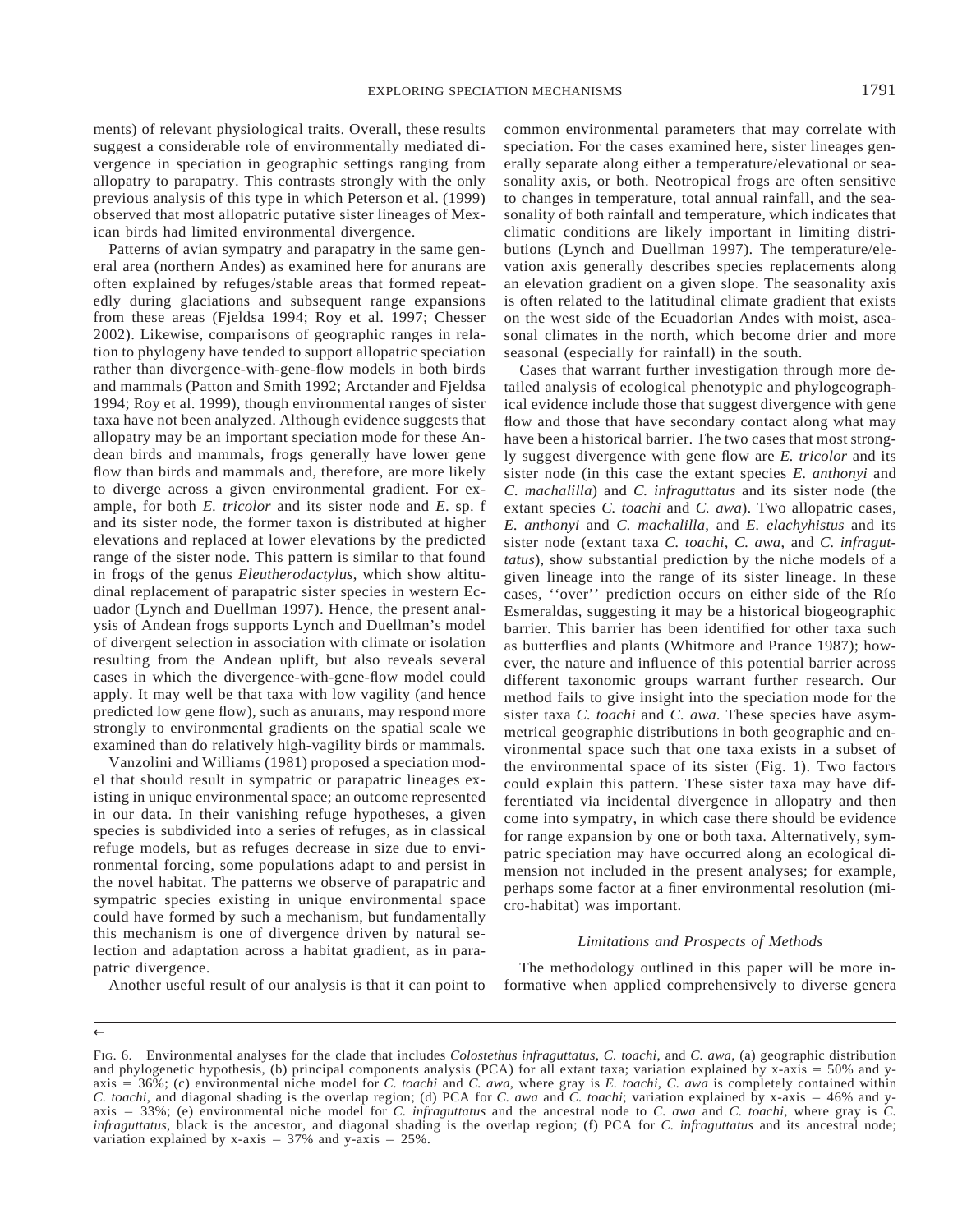with more extensive information on distribution and relationships. First, point data should be sufficiently dense to accurately estimate the niche dimension of a given species. In our case, there are several species that are poorly represented in museums. Second, the method should use complete and extensively sampled phylogenies; with dendrobatid frogs and most other taxa (especially species-rich tropical taxa); however, complete phylogenies are not yet available. Finally, we are unlikely to be measuring all the important environmental variables that encompass a species' niche suggesting our niche analyses may not be an accurate evaluation of the complete environmental space used by a given organism. When species overlap extensively in environmental space, it is important to also consider the possibility of ecological differentiation in unexamined dimensions. Nonetheless, because amphibians are physiologically sensitive to dry conditions, precipitation and temperature are likely to be significant environmental variables (Lynch and Duellman 1997).

A potential problem in most studies involving the geography of speciation is that species ranges may not be stable over time as a result of range shifts or expansions (Losos and Glor 2003). This is a valid argument against methods that simply combine species ranges with phylogenetic information (Lynch 1989; Barraclough et al. 1998; Barraclough and Vogler 2000). Nonetheless, assuming that analogous environmental gradients existed under historic climates and that environmental limitations on species distributions were consistent over time, distribution patterns of species in relation to each other (i.e., parapatry) may be maintained over time. Our initial results suggest a consistent pattern of environmental divergence among sister lineages. Whether the divergence was associated with, and perhaps caused by speciation, or occurred post speciation cannot be determined on a case-by-case basis. However, if the paucity of cases consistent with incidental divergence in allopatry (case F in Fig. 1) is maintained in larger datasets, then our tentative association of ecological divergence with speciation would be more secure.

Predicting distributions at ancestral nodes in the phylogeny also has limitations. First, the assumptions of directionality and rate of evolution are difficult to test. Second, there are typically large confidence limits around estimates of parameters at ancestral nodes. However, although incorporation of these errors increased parameter space occupied by ancestral nodes, there was no qualitative change to the conclusions drawn for the dendrobatid clades examined here. Third, the predicted ancestral distributions may be somewhat problematic because, ideally, the ancestral range would be created under the climatic regime at the time of the speciation event. However, again, if we assume that similar environmental gradients existed under historic climates, then it may be valid to extrapolate nodal distributions on current climate patterns.

Although limited by uncertainty of inferences obtained from unbalanced trees, joint analysis of environmental and geographic data for this group of dendrobatid frogs has identified potentially important speciation mechanisms and particular sister lineages that warrant more intensive ecological and genetic study. More generally, museums are undertaking significant georeferencing projects to produce connected databases (Krishtalka and Humphrey 2000), environmental data are being created at finer resolutions with less error, and phylogenies are being completed with extensive (or complete) taxon sampling for a variety of groups. Given these developments, the methods outlined in this paper will be increasingly relevant.

### **ACKNOWLEDGMENTS**

We would like to thank M. Bustamante, T. Smith, R. Wayne, L. Coloma, J. Patton, D. Cannatella, D. Wake, S. Baines, B. Geeta, L. Brown, T. Peterson, C. Cunningham, and L. Benoit for useful discussion, comments on the manuscript, and advice on species taxonomy. The research was funded by National Science Foundation grant 0236165.

#### LITERATURE CITED

- Anderson, R. P., M. Gómez-Laverde, and A. T. Peterson. 2002a. Geographical distributions of spiny pocket mice in South America: insights from predictive models. Global Ecol. Biogeogr. 11: 131–141.
- Anderson, R. P., A. T. Peterson, and M. Gómez-Laverde. 2002b. Using niche-based GIS modeling to test geographic predictions of competitive exclusion and competitive release in South American pocket mice. Oikos 98:3–16.
- Arctander, P., and J. Fjeldsa. 1994. Andean tapaculos of the genus *Scytalopus* (Aves, Rhinocryptidae): a study of speciation using DNA sequence data. Pp. 205–225 *in* V. Loeschcke, J. Tomiuk and S. K. Jain, eds. Conservation genetics. Birkhauser Verlag, Basel, Switzerland.
- Austin, M. P. 1985. Continuum concept, ordination methods and niche theory. Annu. Rev. Ecol. Syst. 16:39–61.
- Barraclough, T. G., and A. P. Vogler. 2000. Detecting the geographical pattern of speciation from species-level phylogenies. Am. Nat. 155:419–434.
- Barraclough, T. G., A. P. Vogler, and P. H. Harvey. 1998. Revealing the factors that promote speciation. Proc. R. Soc. Lond. B. 353: 241–249.
- Chesser, R. T. 2002. Evolution in the high Andes: the phylogenetics of *Muscisaxicola* ground tyrants. Mol. Phylogenet. Evol. 15: 369–380.
- Chesser, R. T., and R. M. Zink. 1994. Mode of speciation in birds: a test of Lynch's method. Evolution 48:490–497.
- Clough, M., and K. Summers. 2000. Phylogenetic systematics and biogeography of the poison frogs: evidence from mitochondrial DNA sequences. Biol. J. Linn. Soc. 70:515–540.
- Coloma, L. A. 1995. Ecuadorian frogs of the genus *Colostethus* (Anura: Dendrobatidae). Misc. Publ. Nat. Hist. Mus. Univ. Kans. 87:1–72.
- Duellman, W. E., and D. M. Hillis. 1987. Marsupial frogs (Anura, Hylidae, Gastrotheca) of the Ecuadorian Andes—resolution of taxonomic problems and phylogenetic relationships. Herpetologia 43:141–173.
- Duellman, W. E., and E. R. Wild. 1993. Anuran amphibians from the Cordillera de Huancabamba, Northern Peru: systematics, ecology, and biogeography. Univ. Kans. Occ. Pap. Mus. Nat. Hist. 157:1–53.
- Elith, J. 2000. Quantitative methods for modeling species habitat: comparative performance and an application to Australian plants. Pp. 39–58 *in* S. Ferson and M.A. Bergman, eds. Quantitative methods in conservation biology. Springer, New York.
- Faith, D. P., H. A. Nix, C. R. Margules, M. F. Hutchinson, P. A. Walker, J. West, J. L. Stein, J. L. Kesteven, A. Allison, and G. Natera. 2001. The Biorap biodiversity assessment and planning study for Papua New Guinea. Pacific Conserv. Biol. 4:279–288.
- Fjeldsa, J. 1994. Geographic patterns of relict and young species of birds in Africa and South America and implications for conservation priorities. Biodivers. Conserv. 3:107–226.
- Houlder, D. H., M. F. Hutchinson, H. A. Nix, and J. P. McMahon. 2001. AUCLIM user guide. Ver. 5.1. Centre for Resource and